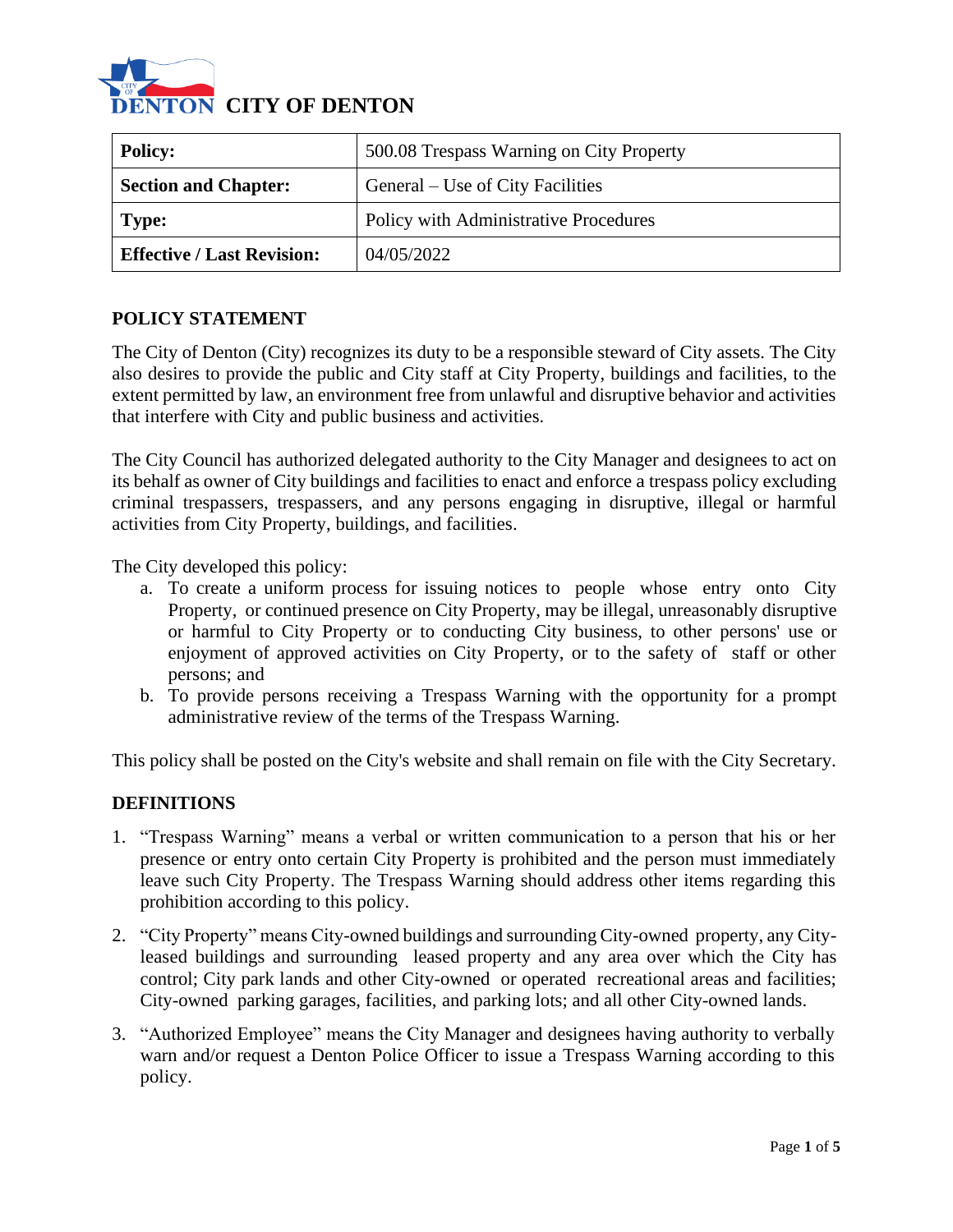### **ADMINISTRATIVE PROCEDURES**

#### **I. APPLICABILITY**

- A. Conflict. To the extent of any irreconcilable conflict between this policy and terms of another more specific City policy concerning a specific department, facility, or premises, the terms of the more specific policy shall control. To the extent of any irreconcilable conflict between this policy and the terms of an ordinance, the ordinance shall control.
- B. Addition. This policy is in addition to and does not bar or preclude Denton Police Officers from performing their lawful duty to enforce any trespass laws or to issue a criminal trespass warning under other authority. Also, any person arrested on City Property for a criminal offense may receive a Trespass Warning.
- C. First Amendment Rights Acknowledged. The Authorized Employee shall have authority to consider and authorize a person subject to a Trespass Warning to enter City Property to exercise First Amendment rights if there is no other reasonable alternative location to exercise such rights or to conduct necessary City business.

### **II. DELEGATION OF AUTHORITY**

- A. Authorized Employees. Authorized Employees shall have authority to request the issuance of a Trespass Warning to any person whose conduct on City Property violates this policy. An Authorized Employee may also request a Denton Police Officer to issue a written criminal trespass warning according to the Texas Penal Code to a person violating this policy if it is reasonably believed such conduct constitutes a criminal offense. Specifically, the City Manager delegates the non-exclusive authority to request a Trespass Warning under this policy to the following Authorized Employees:
	- 1. All Deputy and Assistant City Managers;
	- 2. All Department Directors and Deputy/Assistant Department Directors, but limited to buildings and lands within the control or area of responsibility of their respective departments; and
	- 3. Any other City departmental supervisory personnel responsible for managing, maintaining, or staffing City Property, but limited to buildings and lands within the control or area of their responsibility.
- B. Additional Authorized Employees. The City Manager may delegate their non-exclusive authority to request a Trespass Warning to any other City employee they deem appropriate in writing, given their general area of responsibility within the City.
- C. Expiration. A delegation of authority under this policy expires upon the reassignment, employment separation, termination, or retirement of the Authorized Employee, or upon revocation by the City Manager at any time for any reason.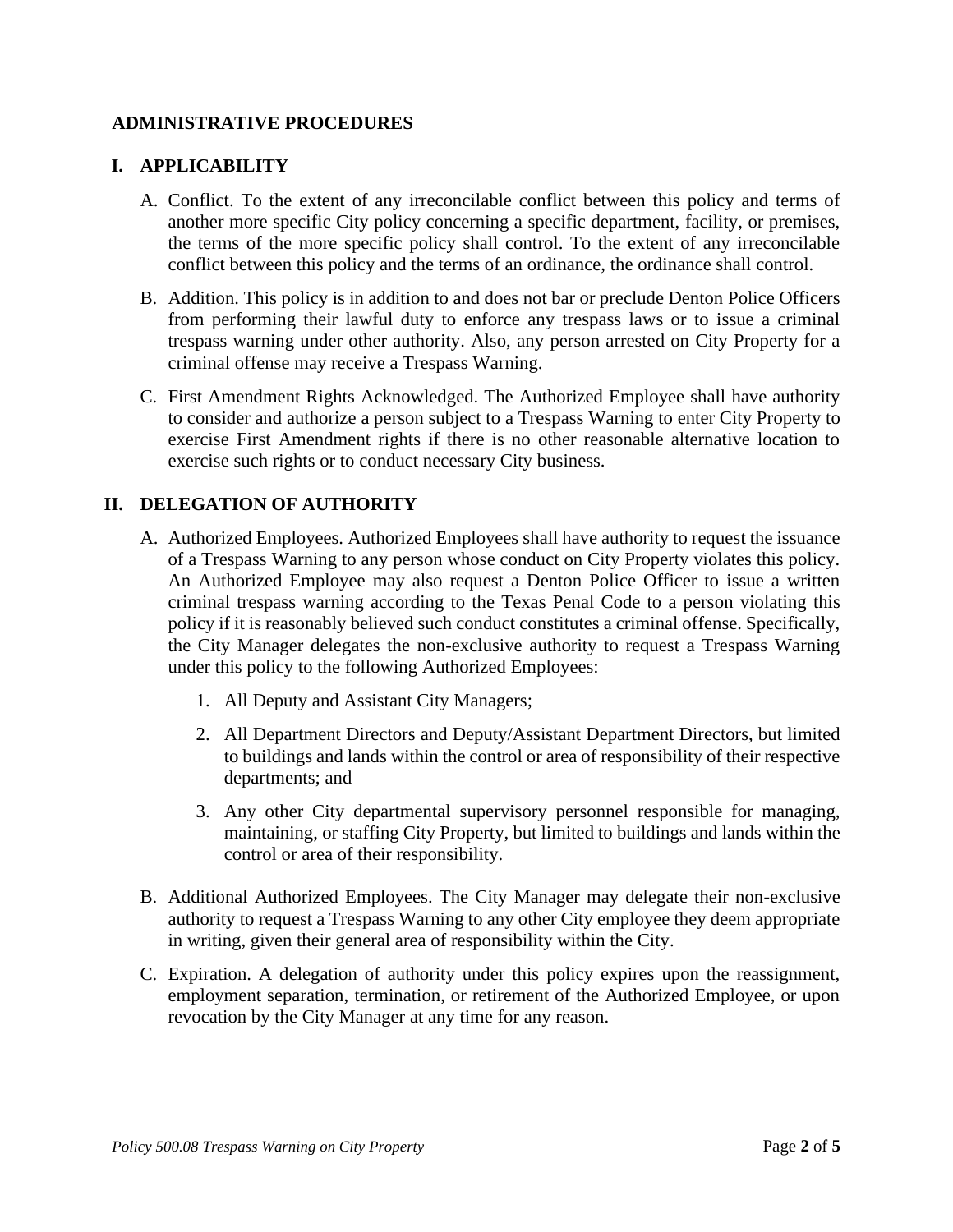### **III. TRESPASS WARNING PROCEDURES**

- A. Verbal Warning. Unless a person's conduct violates section C below, an Authorized Employee should, before requesting a written Trespass Warning to that person:
	- 1. Verbally warn the person that their conduct is in violation of law, City policy, rules, or interfering with another person's reasonable use and enjoyment of City Property;
	- 2. Give the person a reasonable opportunity to cease violating the law, City policy, rules, or interfering with another person's reasonable use and enjoyment of City Property; and
	- 3. Not issue a Trespass Warning to the person if the person promptly ceases the conduct at issue after receiving the verbal warning.
- B. Written Trespass Warning after Verbal Warning. An Authorized Employee may authorize a peace officer to issue a criminal trespass warning to a person for conduct occurring on City Property that may be illegal, unreasonably disruptive, and harmful to City Property or conducting City business, or interfering with another person's reasonable use or enjoyment of approved activities on City Property. The conduct includes, but is not limited to, conduct violating the following City ordinances, rules, policies, or guidelines:
	- 1. Park and other curfew violations;
	- 2. Park rules violations;
	- 3. Facility use violations;
	- 4. Noise ordinance violations;
	- 5. Interfering with another person's reasonable use and enjoyment of approved activities on City property; and
	- 6. Any other City ordinance violations including, but not limited to, camping, solicitation, and possession and consumption of alcoholic beverages ordinance violation.
- C. Grounds for Issuing a Trespass Warning with no Verbal Warning. An Authorized Employee may authorize a peace officer to issue a criminal trespass warning to a person without a verbal warning if the person has engaged in conduct that is unreasonably disruptive or harmful to City Property, to conducting City business, or to another's reasonable use and enjoyment of approved activities on City Property, and that may:
	- 1. Be a state or federal criminal offense or ordinance violation or is an attempt, solicitation, or conspiracy to commit a state or federal criminal offense or ordinance violation, or
	- 2. Have resulted in, or threatened to cause, injury to any person or damage to any property or an immediate breach of the peace.
- D. Contents of a Trespass Warning. The written Trespass Warning should include the following items: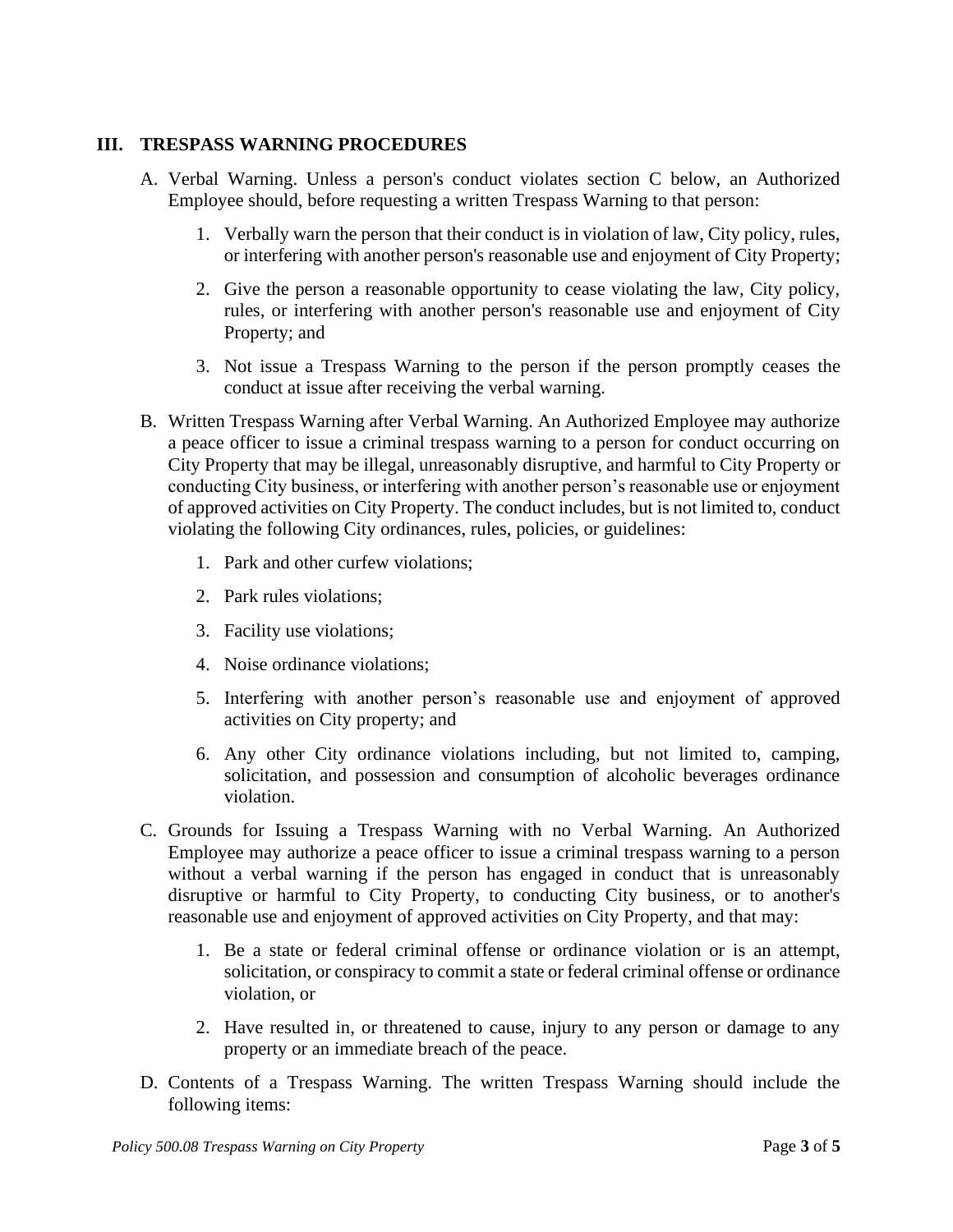- 1. Reasons for Exclusions. A statement of the reason the person is being notified or warned not to enter an area or to immediately depart from an area and explaining the conduct for the Trespass Warning.
- 2. Area of Exclusion. The Trespass Warning shall describe the area or building(s), including the building name and address that the person shall not enter, so that a reasonable person may understand the specific area to which the person may not return. Multiple city locations may apply based on the circumstances when the Trespass Warning is issued.
- 3. Duration of Exclusion. A Trespass Warning shall be for a specific time period based on the seriousness of the conduct. The specific time period a person may not return will be established by the Authorized Employee based on relevant factors including:
	- a. Conduct involving intentional damage to City Property;
	- b. Conduct involving intentional injury or offensive contact with any person;
	- c. Conduct that is disruptive or harmful to City business or another's reasonable use and enjoyment of approved activities on City Property; and
	- d. Whether the person has previously engaged in similar conduct on City Property.
- 4. Reentry Warning. The Trespass Warning shall include notice that reentry may result in an arrest while such warning is in effect. If Trespass Warning occurs on City Property that is used to conduct city business, information on how to continue to conduct business, such as a phone number or email, will be provided.
- 5. Notice of Administrative Review Process. A Trespass Warning shall contain information that informs the person of the administrative review procedure.
- 6. Police Department Records. A copy of the Trespass Warning shall be sent to the Denton Police Department Records.
- E. Trespass Warning Duration Guidelines. A Trespass Warning shall be in effect from the issue date:
	- 1. Up to six (6) months if not related to a violation of law or city ordinance.
	- 2. Up to one (1) year from the date the warning was issued for violation of law or city ordinance.
	- 3. The severity of the incident causing the criminal trespass warning to be issued shall be taken into consideration when determining the duration of the trespass. The duration of the criminal trespass warning shall be subject to the Administrative Review process if one is requested by the person receiving the Trespass Warning.

# **IV. ADMINISTRATIVE REVIEW OF A TRESPASS WARNING**

A. Request for Review. The person receiving the Trespass Warning may request an administrative review of all or any part of the Trespass Warning. The request for review must be submitted in writing by completing the provided Administrative Review Form and